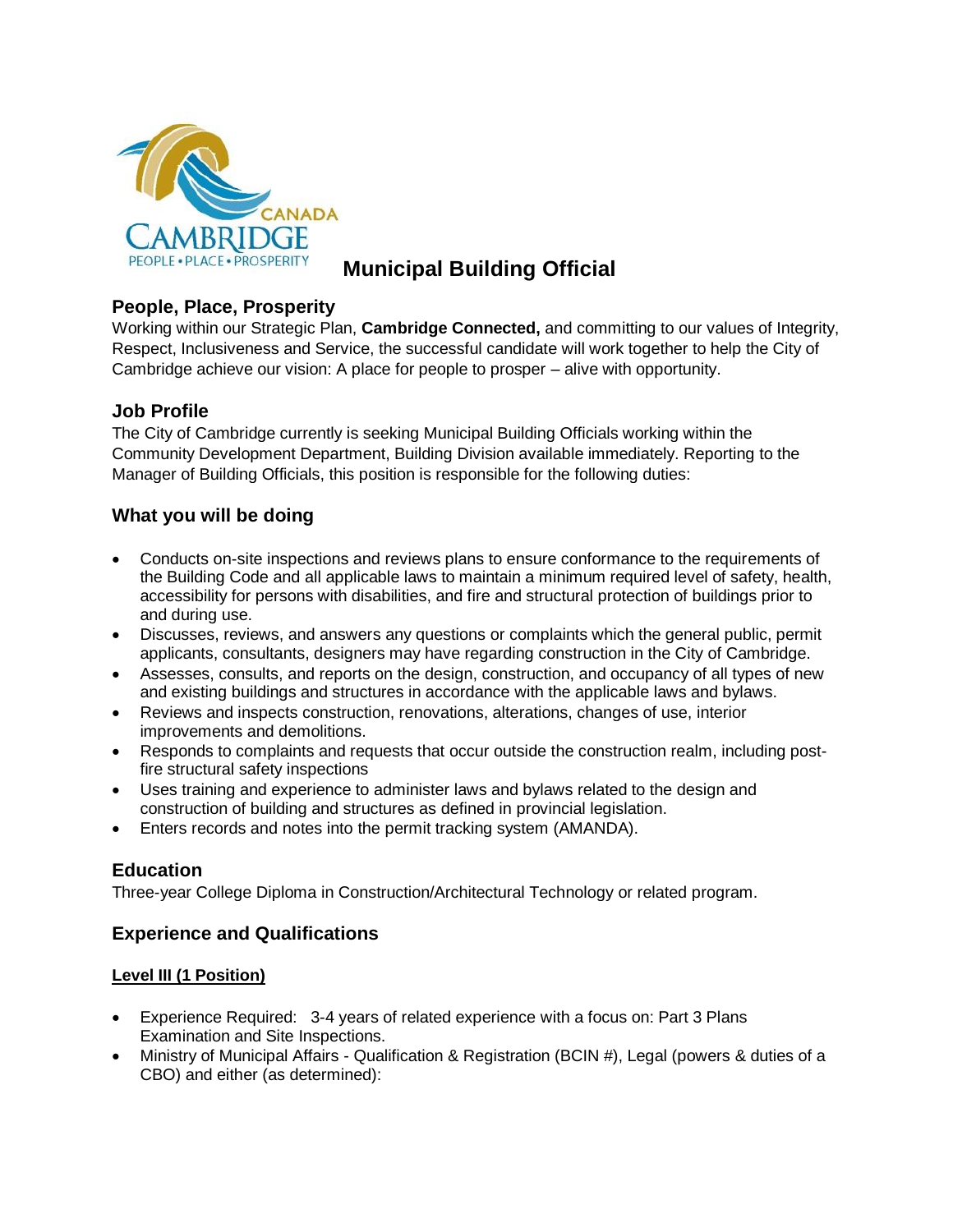• Required Qualifications: + General or CBO Legal (Small (House, Large Buildings, Complex Buildings, Plumbing – All Building Services, Building Structural, + \*CBCO Certified Building Code Official with the Ontario Building Officials Association.

### **Level IV (2 Positions)**

- Experience Required: 5 years of related experience with a focus on: Part 3 Site inspections
- Qualifications Required: CBO Legal (Small (House, Large & Complex Buildings, Plumbing All, Building Services, Building Structural, On-Site Sewage, \*CBCO Certified Building Code Official with the Ontario Building Officials Association.

# **Experience and Knowledge**

- Qualification and registration with the Ministry of Municipal Affairs; and, Certified Building Code Official Designation with the Ontario Building Official Association.
- knowledge of the Ontario Building Code, application, and interpretation along with experience in all aspects of the construction industry, including construction methods, procedures, practices and materials.
- A valid G class driver's license. The successful candidate would have to provide proof that s/he has a valid driver's license upon being hired. Use of personal vehicle may be required.
- Experience and competency in using MS Word, Excel, Outlook; permit tracking system (AMANDA); Class Point of Sale, On-Point Map Viewer, Bluebeam, Adobe Reader, and Internet Explorer
- Inputting and editing information in compliance tracking system (AMANDA) in accordance with City of Cambridge AMANDA procedures.
- Conducting plans exam and inspections in accordance with Ontario Building Code requirements, departmental policies/procedures, interdepartmental policies/procedures (i.e. grading approval procedure, water meter installation procedure), City of Cambridge by-laws (i.e. water use bylaw), applicable provincial regulations (i.e. record of site condition required under Environmental Protection Act, land use permits from Ministry of Transportation).

# **We will ask you for these items if you are hired**

- This position also requires the use of a personal vehicle.
- Covid-19 proof of dose one (1) and two (2) vaccination upon hire (External Candidates)
- Proof of your current and valid certificate(s) and/or educational qualifications.
- Supervisor Health & Safety Awareness Training Certificate from the Ministry of Labour

#### **Your compensation**

#### **Level III MBO:**

Salary for this level is within the Inside Workers Union: Grade 11: \$82,208 to \$87,371

#### **Level IV MBO**:

Salary for this level is within the Inside Workers Union: Grade 12: \$86,891 to \$92,353

We offer a comprehensive benefit package and are an Ontario Municipal Employees Retirement System (OMERS) employer.